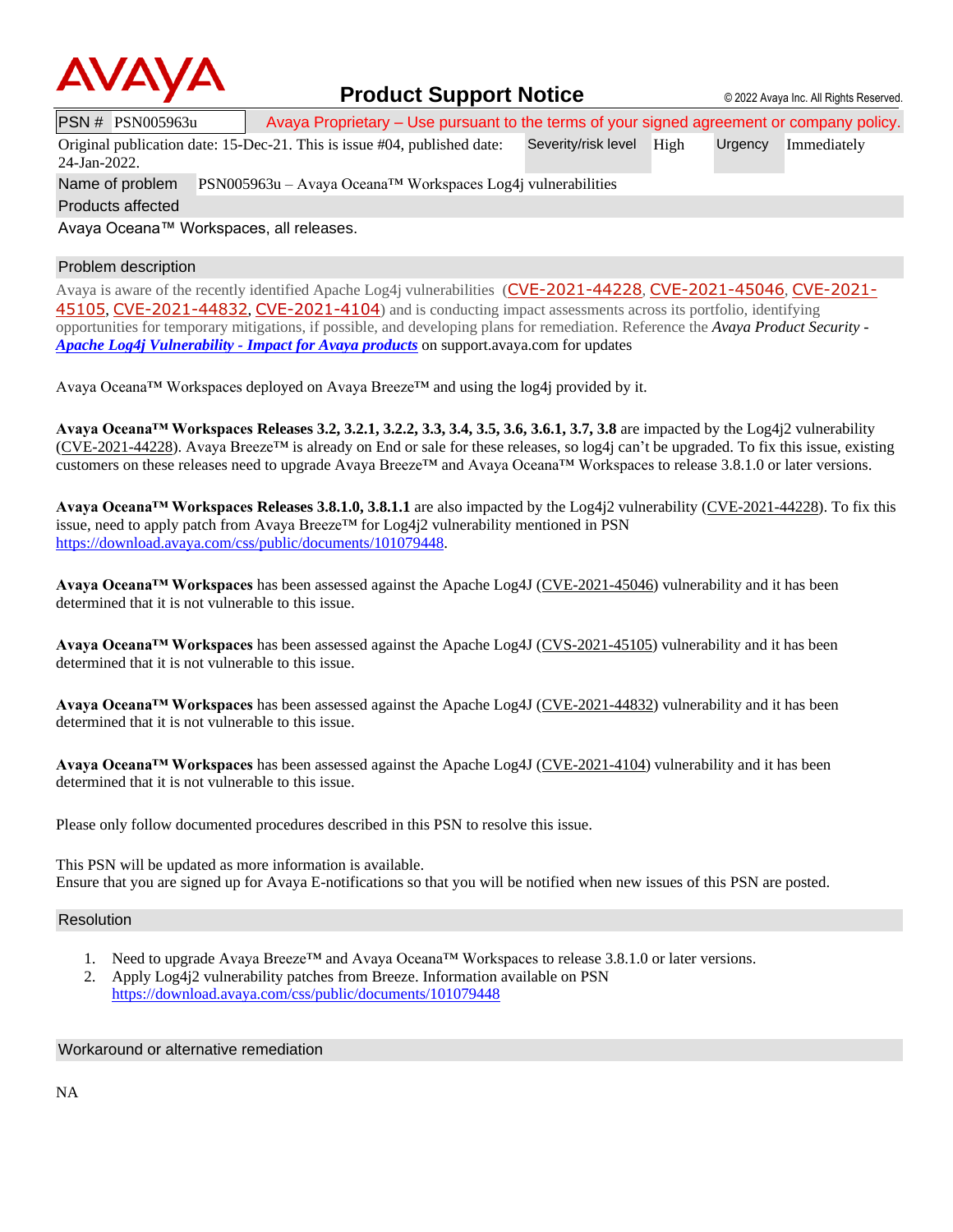#### Remarks

Issue 1 – December 15, 2021: Initial publication.

Issue 2 – December 21, 2021: Updated to include assessment fo[r CVE-2021-45046,](https://cve.mitre.org/cgi-bin/cvename.cgi?name=CVE-2021-45046) CVE-2021-45105

Issue 3 – January 7, 2022: Updated to include assessment for [CVE-2021-44832](https://cve.mitre.org/cgi-bin/cvename.cgi?name=CVE-2021-44832), [CVE-2021-4104](https://cve.mitre.org/cgi-bin/cvename.cgi?name=CVE-2021-4104)

Issue 4 – January 24, 2022: Updated to reflect versions with supported Breeze patches.

# **Patch Notes**

The information in this section concerns the patch, if any, recommended in the Resolution above.

| Backup before applying the patch |                       |
|----------------------------------|-----------------------|
| Always                           |                       |
| Download                         |                       |
| $n/a$ .                          |                       |
| Patch install instructions       | Service-interrupting? |
| n/a                              | Yes                   |
| Verification                     |                       |
| n/a                              |                       |
| Failure                          |                       |
| n/a                              |                       |
| Patch uninstall instructions     |                       |
| n/a                              |                       |

## **Security Notes**

The information in this section concerns the security risk, if any, represented by the topic of this PSN. Security risks

| Reference https://cve.mitre.org/cgi-bin/cvename.cgi?name=CVE-2021-44228 |
|-------------------------------------------------------------------------|
| Reference https://cve.mitre.org/cgi-bin/cvename.cgi?name=CVE-2021-45046 |
| Reference https://cve.mitre.org/cgi-bin/cvename.cgi?name=CVE-2021-45105 |
| Reference https://cve.mitre.org/cgi-bin/cvename.cgi?name=CVE-2021-44832 |
| Reference https://cve.mitre.org/cgi-bin/cvename.cgi?name=CVE-2021-4104  |

Reference<https://logging.apache.org/log4j/2.x/security.html>

Avaya Security Vulnerability Classification Reference [www.avaya.com/emergencyupdate](http://www.avaya.com/emergencyupdate) **Mitigation** As noted in this PSN.

**If you require further information or assistance, please contact your Authorized Service Provider or visit [support.avaya.com](http://support.avaya.com/). There you can access more product information, chat with an Agent, or open an online Service Request. Support is provided per your warranty or service contract terms unless otherwise specified in the Avaya support [Terms of Use](http://www.avaya.com/gcm/master-usa/en-us/includedcontent/termsofuse.htm).**

**Disclaimer:** ALL INFORMATION IS BELIEVED TO BE CORRECT AT THE TIME OF PUBLICATION AND IS PROVIDED "AS IS". AVAYA INC., ON BEHALF OF ITSELF AND ITS SUBSIDIARIES AND AFFILIATES (HEREINAFTER COLLECTIVELY REFERRED TO AS "AVAYA"), DISCLAIMS ALL WARRANTIES, EITHER EXPRESS OR IMPLIED, INCLUDING THE WARRANTIES OF MERCHANTABILITY AND FITNESS FOR A PARTICULAR PURPOSE AND FURTHERMORE, AVAYA MAKES NO REPRESENTATIONS OR WARRANTIES THAT THE STEPS RECOMMENDED WILL ELIMINATE SECURITY OR VIRUS THREATS TO CUSTOMERS' SYSTEMS. IN NO EVENT SHALL AVAYA BE LIABLE FOR ANY DAMAGES WHATSOEVER ARISING OUT OF OR IN CONNECTION WITH THE INFORMATION OR RECOMMENDED ACTIONS PROVIDED HEREIN, INCLUDING DIRECT, INDIRECT, CONSEQUENTIAL